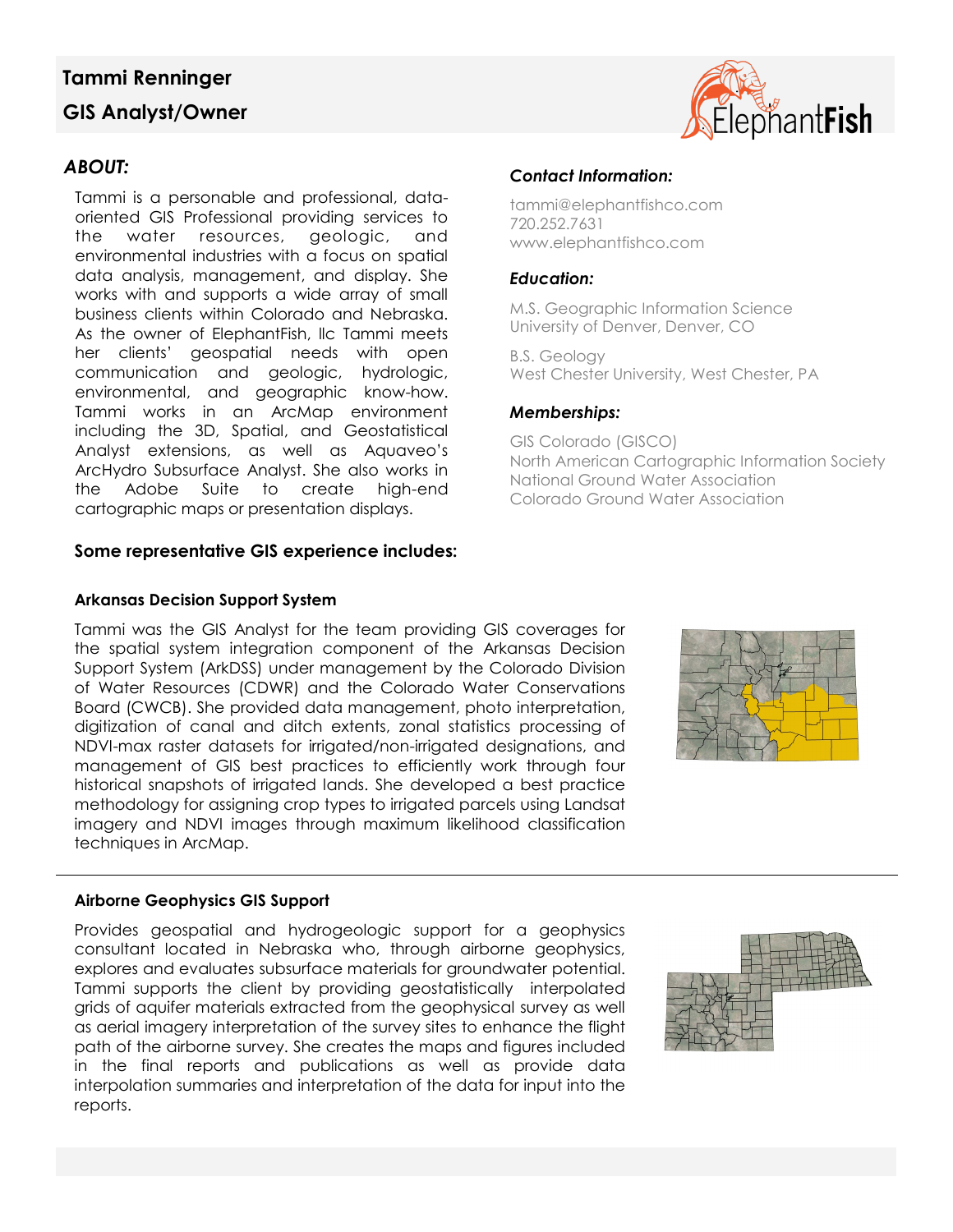# **Tammi Renninger GIS Analyst/Owner**



#### **Support for Ecological Consultant**

Tammi provides the GIS support for a small business ecological consulting firm located in Boulder, Colorado. She performs the data analysis for the wetland impact studies on various sites within and outside of Colorado. Some of the data analysis as well as the figures she creates are used for Environmental Impact Statements.

#### **MODFLOW Groundwater Model GIS Support**

As a GIS Analyst for a water resources consulting company Tammi provided the datasets required for

input into two different MODFLOW groundwater models in support of two separate nontributary status water court cases within Division 1 (South Platte River Basin), Colorado. Tammi interpreted over 350 geophysical logs downloaded from the Colorado Oil and Gas Conservation Commission (COGCC) and over 200 lithology logs downloaded from the CDWR. She managed the interpretations in databases that were continuously updated as more data were interpreted. The interpretations, specifically aquifer top and bottom depths and bottom of South Platte alluvium depths, were input into a GIS as point features. The point features were interpolated using



geostatistical analysis, specifically the kriging model, to create continuous raster datasets which depicted the conceptual geologic model of the Upper Pierre aquifer. The raster datasets were combined with publicly available data from the South Platte Decision Support System (SPDSS) to determine where the connection between the Upper Pierre aquifer and South Platte alluvium existed. The final raster datasets were exported to ascii files for direct input into the MODFLOW model. Tammi created final maps of the MODFLOW model data input that were included in the expert reports for both water court cases as well as developed maps and geologic cross-sections for follow up expert reports and meetings of the experts. Three-dimensional renderings of the subsurface, particularly adjacent to the South Platte River were created using ArcMap's 3D analyst and shared with the CDWR as well as objectors to the cases for a clearer understanding of the working conceptual geologic model.

#### **Gunnison River Basin Canal/Ditch Mapping**

Tammi provided GIS services for a small business water resource engineering firm by digitizing the canals and ditches within districts in the Gunnison River Basin. The canals and ditches were digitized using recent aerial imagery as well as diversion records and diversion point locations. The canals and ditches will be used for continued modeling in that area.

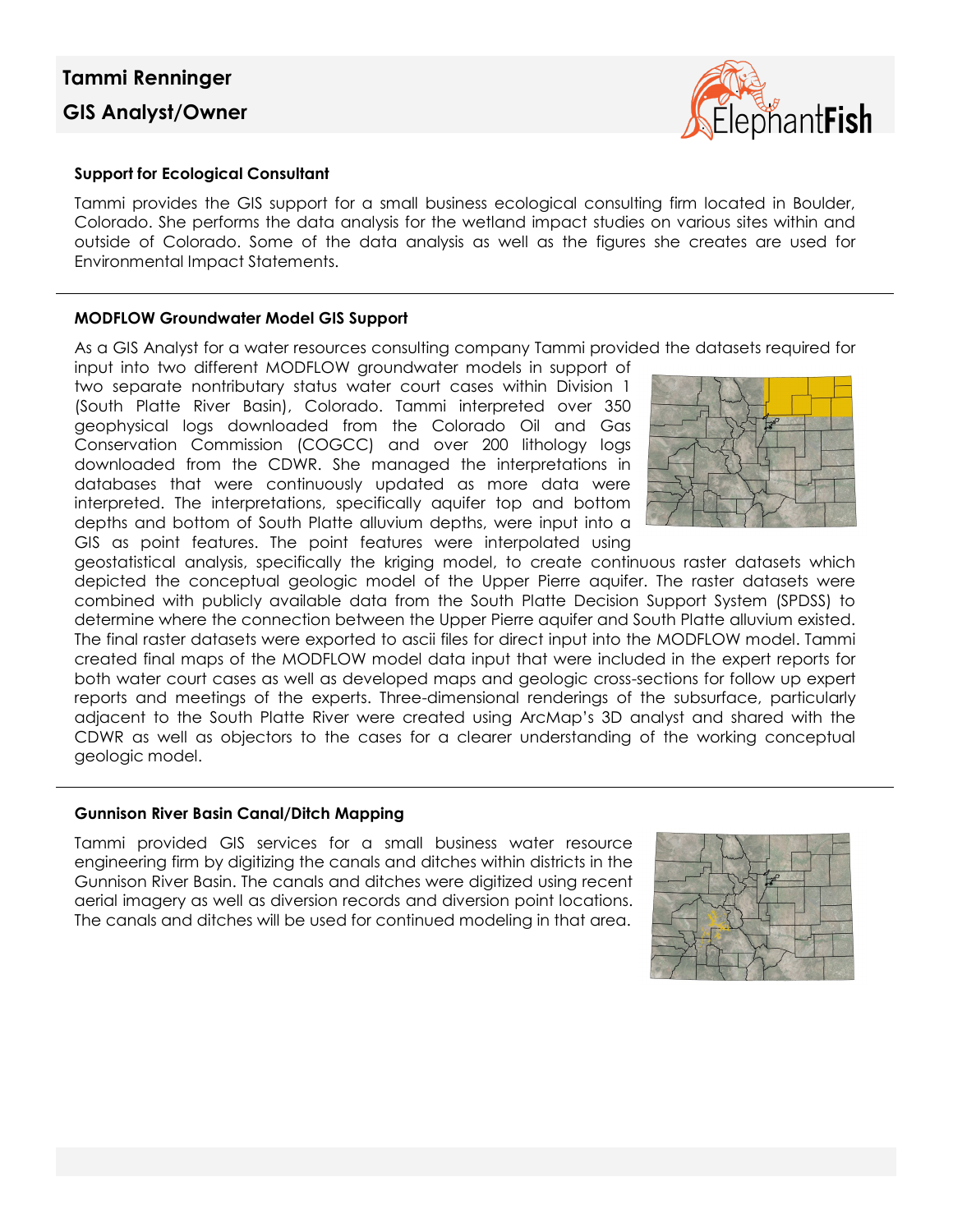#### **Elbert County Rural Water Supply Study**

Tammi has provided support for a rural water supply study in a county in southern Colorado. The data used for the study included publicly available data exported from the Denver Basin groundwater model (Paschke, 2011) so that the team of hydrogeologists could determine aquifer availability in all the Denver Basin aquifers within the county. Within a GIS, some analyses performed included: determining both the unconfined and confined storage of the aquifers, evaluating the number of existing wells and type of wells within each aquifer, comparing observed water levels from USGS monitoring wells with the Denver Basin model predictions, and extracting

average aquifer depths and water levels within specific study areas within the county. All data were managed in either flat spreadsheets or geodatabases and updated as needed. Final data outputs were delivered to a hydrogeologist for input into a spreadsheet model for prototypical well analysis. Tammi also provided the final maps and figures for the report that is currently under review at the county level.

#### **Community Wildfire Protection Plan**

As a service to the Coalition of the Upper South Platte (CUSP), Tammi provided GIS analysis for a Community Wildfire Protection Plan (CWPP) written for Woodland Park, Colorado. The goal of the GIS analysis was to weigh areas in greatest need of post wildfire mitigation. Parameters taken into account for the analysis included wildfire risk and fire intensity (data extracted from CO-WRAP); 2– and 10– year peak flows (data extracted from USGS StreamStats); and topography steepness (data extracted from USGS National Map). Tammi processed data through ArcHydro to create sub-

basins within the Area of Interest and each sub-basin was given a ranking for each parameter based on the relative maximum, minimum, and mean values. The data analysis was an integral part of the CWPP and will be used in future CWPPs written by the CUSP to enhance wildfire preparedness.

#### **Irrigation Inventory Mapping**

Provides support for the irrigation inventory and mapping for Town Center Metro District located within Denver County, Colorado. Tammi manages the geospatial data for the irrigation system within the Metro District and golf course at Green Valley Ranch. As the field crew collects location data for the irrigation system such as flow meters, sprinkler heads, pipes, etc., the data are processed and stored in an ESRI geodatabase. The data are used to update large site maps for in-field references as well as a tool to understand the irrigation system assets.







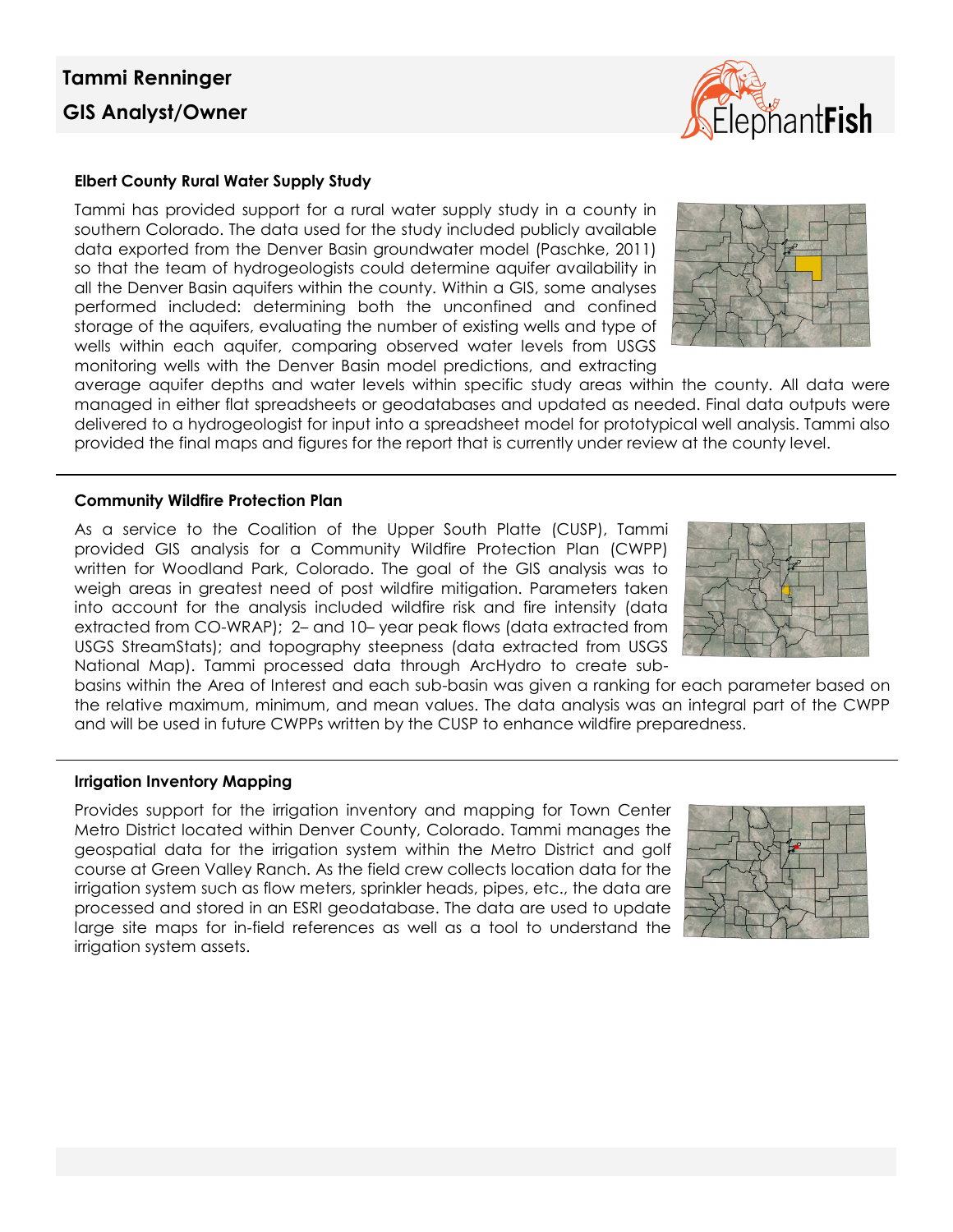

#### **CO Mined Land Reclamation Decision Support**

Tammi supported a small business water engineering consultant in a controversial case brought before the Colorado Mined Land Reclamation Board over the permitting of a gravel pit in El Paso county, Colorado. She gathered and processed publicly available data to display the local geology, water rights, and water wells within the potential impact zone of the proposed gravel pit. Tammi also created a conceptual cross-section of the area to assist hydrogeologists to convince the regulators to think more regionally as far as the impact of mining within a fractured granite formation.



#### **Great Sand Dunes National Park**

Performed GIS data analysis for the Great Sand Dunes National Park & Preserve (GSDNP) located on the edge of the San Luis Valley, Colorado. After the GSDNP found themselves with newly collected LiDAR data, a geologist from the National Park Service used that data to define the Park's dunefield footprint and to determine the volume of sand within the Park. Due to the large amount of LiDAR data Tammi performed the analyses alongside the geologist as a QA/QC check. Tammi also integrated the data into ArcScene to animate the growth of the sand dunes and to



highlight the location of the megadunes. The analysis was presented to Park interpreters by the on-site geologist.

#### **Colorado Watershed Assembly**

Tammi continues to provide mapping services for the Colorado Watershed Assembly, a non-profit "trusted resource where individuals involved with local watershed organizations can go to find information and guidance to help build a constituency". She has provided input for their "Data Literacy" programs as well as contributed large wall maps for their educational outreach including the Purgatoire River Partnership and Poudre River Forum.

#### **ArcMap Toolbox with Python Scripting**

Tammi has created python scripts to create efficient workflows of repetitious tasks within ArcMap. One particular project where scripts were essential was for a small business water engineering firm where they required large raster datasets to be converted to dissolved polygons with specific fields populated in the attribute table. The scripts, written in PyScripter, made it possible to perform the conversion in a fraction of the time and repeatedly for multiple states and years worth of raster data.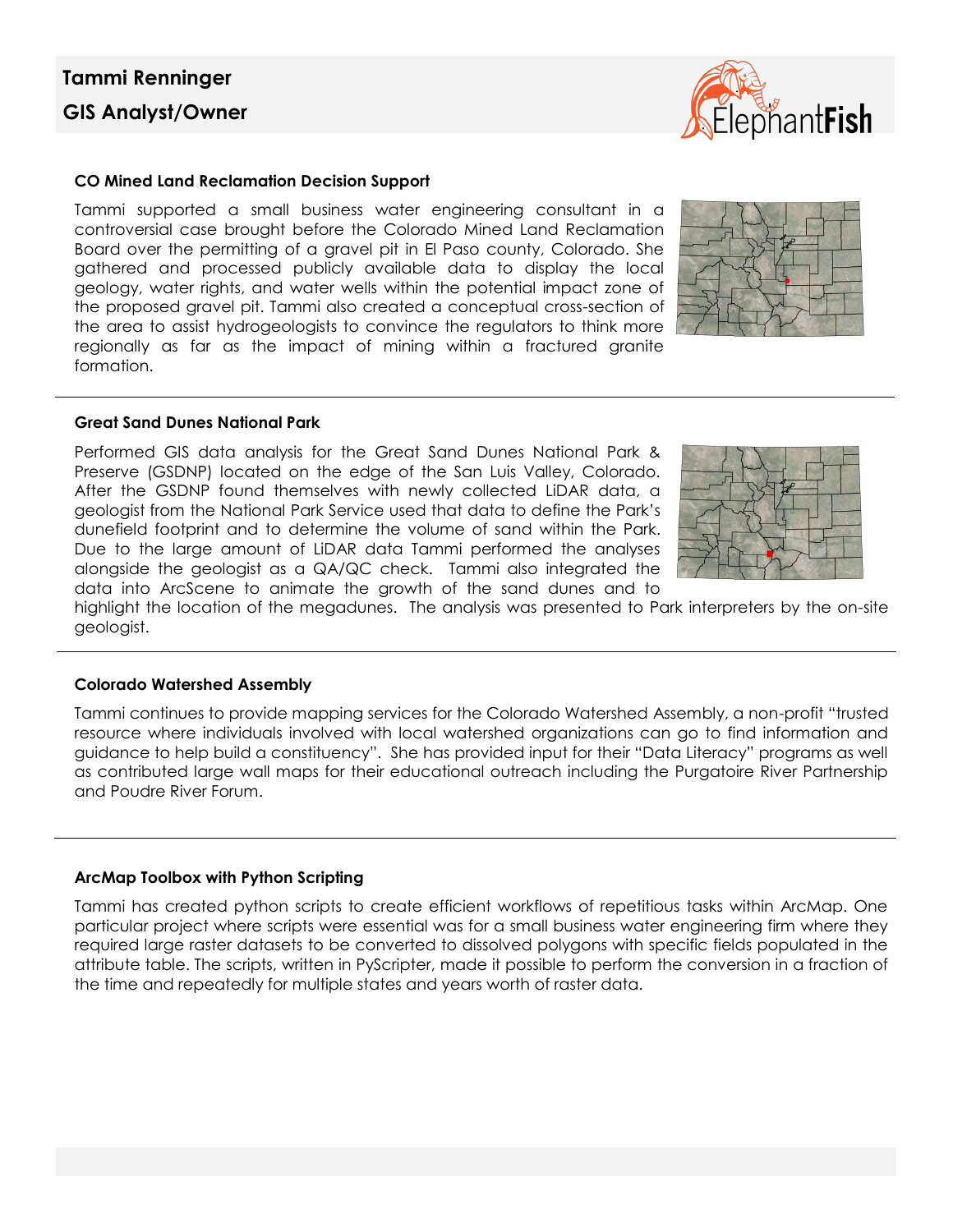# **Tammi Renninger GIS Analyst/Owner**

#### **OPS Gasoline Sites Support**

Provides ongoing support for a client's Office of Petroleum Safety (OPS) environmental clean-up sites throughout Colorado. Tammi supports a small business environmental consultant with mapping and data management for several former and present gas station sites where contamination of the groundwater has occurred. GIS support for the sites include: the development of lithologic cross-sections, interpretation of groundwater contour maps, development of groundwater and soil analytical maps, geospatial data collection from publicly available sites, and site location figures.

#### **Groundwater Study Support**

Provided GIS support for a small business water engineering firm for a groundwater study in Weld County, CO just east of the confluence of Saint Vrain and Boulder Creeks. Tammi extracted data from publicly available sources and displayed the data on maps for a better understanding of the hydrogeology and surface hydrology in the surrounding area. She also extracted data from the groundwater study report tables to include in final report figures. This project contained large amounts of data that were required to be displayed on a limited amount of figures and maps. Cartography was an important key to the display of the data.